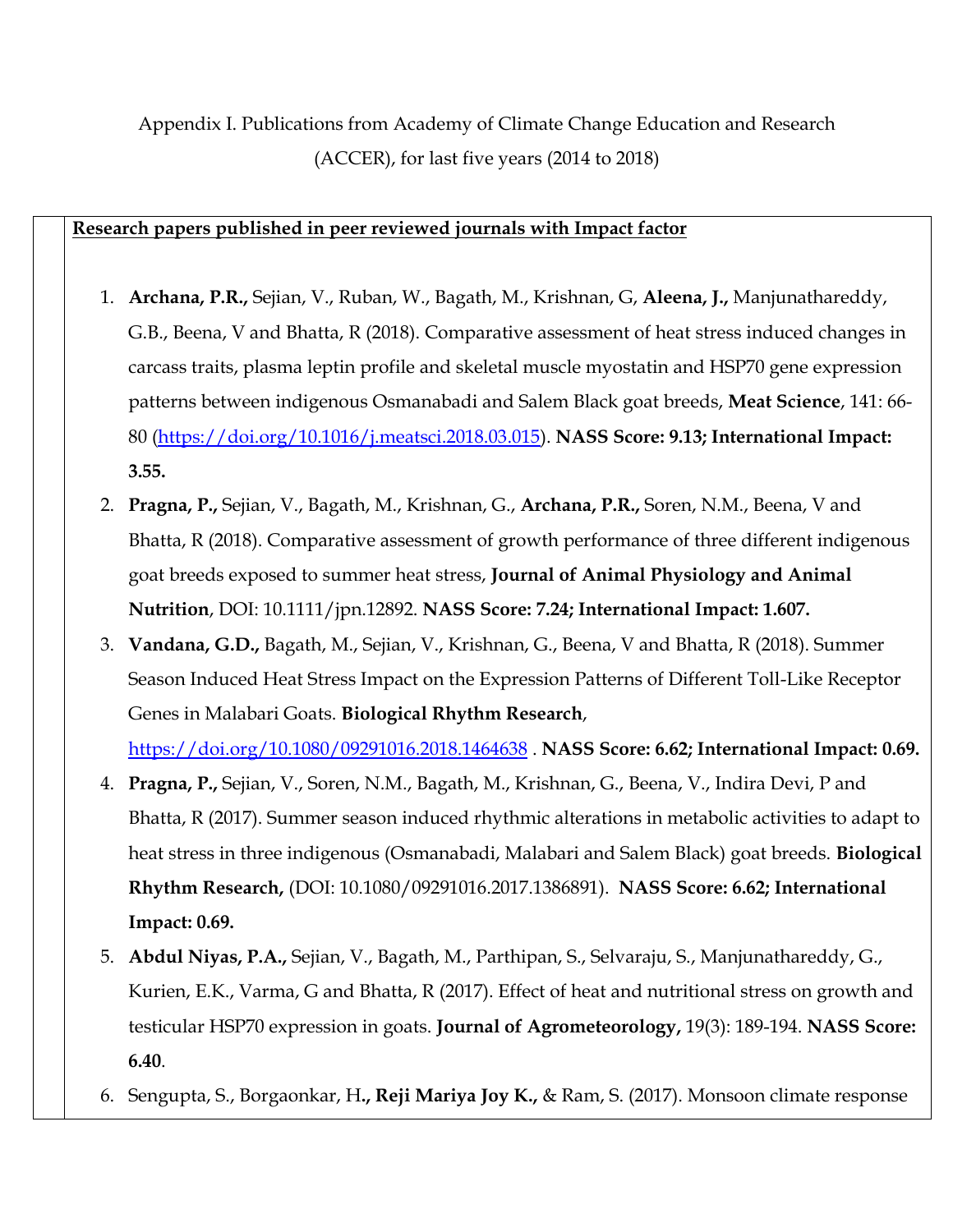in Indian teak (Tectona grandis L.f.) along a transect from coast to inland. Theoretical and Applied Climatology, **[Impact factor:](https://www.google.com/search?rlz=1C1CHZL_enIN764US765&q=environmental+monitoring+and+assessment+impact+factor&stick=H4sIAAAAAAAAAOPgE-LSz9U3ME7JKinO0dLIKLfST87PyUlNLsnMz9MvSC3KzE_JTE7MKbbKzC1ITC5RSAMS-UUA3bN78DgAAAA&sa=X&ved=2ahUKEwjPvPbb38zfAhVMfH0KHZIBBX8Q6BMoADAOegQIEBAS) 2.321.**

- 7. T.Unnikrishnan, P.Anilkumar and C.S..Gopakumar 2018. SARIMA models forecasting of weather parameters for Thrissur district. Int. Journal of Statistics and Applied Mathematics 2018; 3(1): 360-367. **Impact Factor (RJIF): 5.34**
- 8. **Jineesh, V. K**., Muraleedharan, K. R., John, K. L., Revichandran, C., Kumar, P. H., & Kumar, K. N. (2015). Mesoscale process-induced variation of the West India Coastal Current during the winter monsoon. *Environmental monitoring and assessment*, *187*(8), 508**. [Impact factor:](https://www.google.com/search?rlz=1C1CHZL_enIN764US765&q=environmental+monitoring+and+assessment+impact+factor&stick=H4sIAAAAAAAAAOPgE-LSz9U3ME7JKinO0dLIKLfST87PyUlNLsnMz9MvSC3KzE_JTE7MKbbKzC1ITC5RSAMS-UUA3bN78DgAAAA&sa=X&ved=2ahUKEwij2vyv28zfAhWFXSsKHVkRBHYQ6BMoADAOegQIChAS) 1.804 (2018)**
- 9. Vinita, J., Shivaprasad, A., Manoj, N. T., Revichandran, C., Naveenkumar, K. R., & **Jineesh, V. K**. (2015). Spatial tidal asymmetry of Cochin estuary, West Coast, India. *Journal of coastal conservation*, *19*(4), 537-551. **RG Journal Impact: 1.29**
- 10. Vinita, J., Lallu, K. R., Revichandran, C., Muraleedharan, **K. R., Jineesh,** V. K., & Shivaprasad, A. (2015). Residual fluxes of water and nutrient transport through the main inlet of a tropical estuary, Cochin estuary, West Coast, India. *Environmental monitoring and assessment*, *187*(11), 675. **[Impact factor:](https://www.google.com/search?rlz=1C1CHZL_enIN764US765&q=environmental+monitoring+and+assessment+impact+factor&stick=H4sIAAAAAAAAAOPgE-LSz9U3ME7JKinO0dLIKLfST87PyUlNLsnMz9MvSC3KzE_JTE7MKbbKzC1ITC5RSAMS-UUA3bN78DgAAAA&sa=X&ved=2ahUKEwjPvPbb38zfAhVMfH0KHZIBBX8Q6BMoADAOegQIEBAS) 1.804** (2018)
- 11. Lix, J. K., Venkatesan, R., Grinson, G., Rao, R. R., **Jineesh, V. K**., Arul, M. M., & Atmanand, M. A. (2016). Differential bleaching of corals based on El Niño type and intensity in the Andaman Sea, southeast Bay of Bengal. *Environmental monitoring and assessment*, *188*(3), 175. **[Impact factor:](https://www.google.com/search?rlz=1C1CHZL_enIN764US765&q=environmental+monitoring+and+assessment+impact+factor&stick=H4sIAAAAAAAAAOPgE-LSz9U3ME7JKinO0dLIKLfST87PyUlNLsnMz9MvSC3KzE_JTE7MKbbKzC1ITC5RSAMS-UUA3bN78DgAAAA&sa=X&ved=2ahUKEwjPvPbb38zfAhVMfH0KHZIBBX8Q6BMoADAOegQIEBAS) 1.804** (2018
- 12. Fernandes, C. E., Malik, A., Jineesh, V. K., Fernandes, S. O., Das, A., Pandey, S. S., & Helekar, S. (2015). An appraisal of biological responses and network of environmental interactions in nonmining and mining impacted coastal waters. *Environmental Science and Pollution Research*, *22*(16),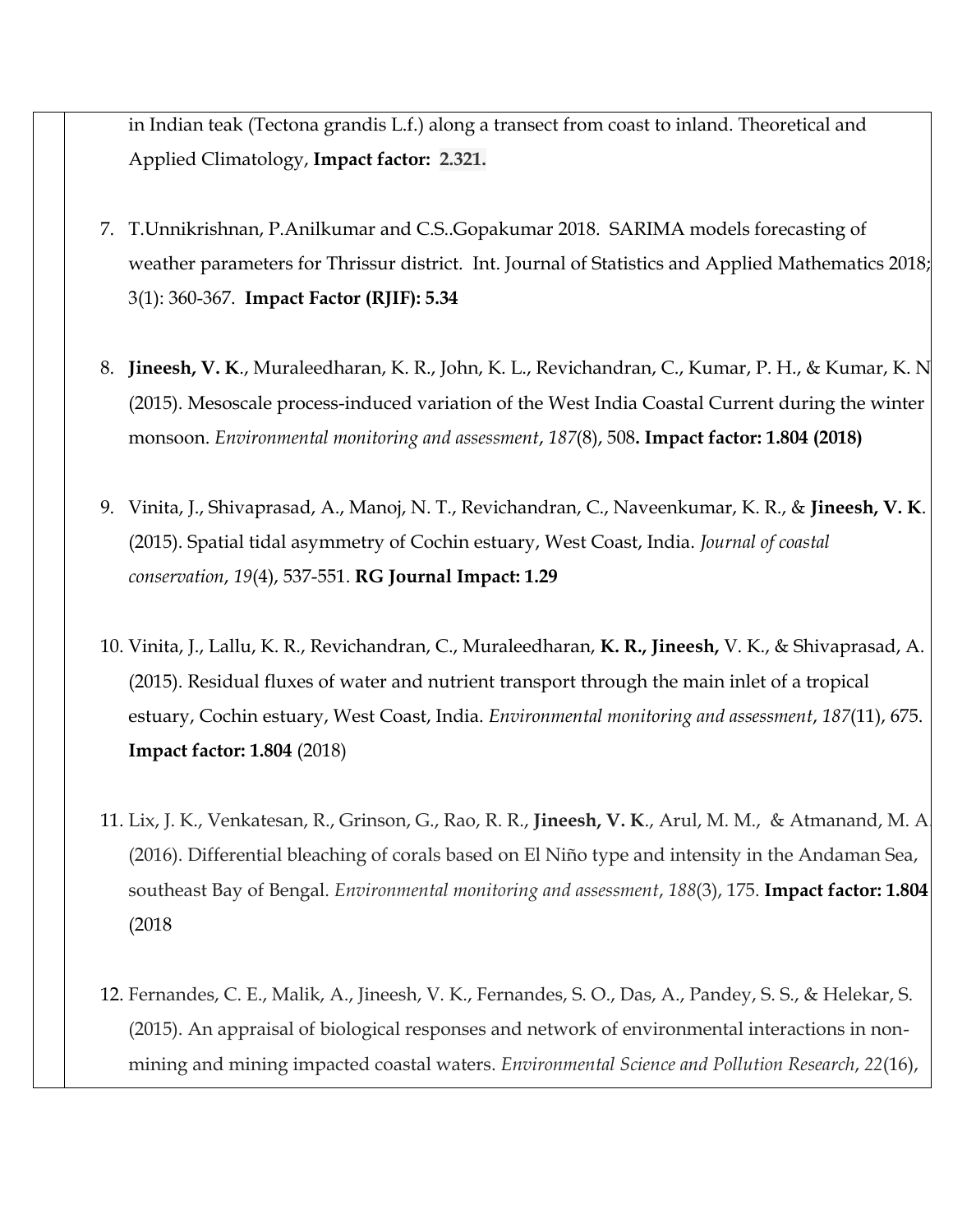#### 12544-12558. **[Impact factor:](https://www.google.com/search?rlz=1C1CHZL_enIN764US765&q=environmental+monitoring+and+assessment+impact+factor&stick=H4sIAAAAAAAAAOPgE-LSz9U3ME7JKinO0dLIKLfST87PyUlNLsnMz9MvSC3KzE_JTE7MKbbKzC1ITC5RSAMS-UUA3bN78DgAAAA&sa=X&ved=2ahUKEwjPvPbb38zfAhVMfH0KHZIBBX8Q6BMoADAOegQIEBAS) 2.828**

- 13. Fernandes, S. O., Halarnekar, R., Malik, A., Vijayan, V., Varik, S., Kumari, R., **K. R., Jineesh,** & LokaBharathi, P. A. (2014). Nitrate reducing activity pervades surface waters during upwelling. *Journal of Marine Systems*, *137*, 35-46. **[Impact factor:](https://www.google.com/search?rlz=1C1CHZL_enIN764US765&q=environmental+monitoring+and+assessment+impact+factor&stick=H4sIAAAAAAAAAOPgE-LSz9U3ME7JKinO0dLIKLfST87PyUlNLsnMz9MvSC3KzE_JTE7MKbbKzC1ITC5RSAMS-UUA3bN78DgAAAA&sa=X&ved=2ahUKEwjPvPbb38zfAhVMfH0KHZIBBX8Q6BMoADAOegQIEBAS) 2.476**
- 14. Mamatha, S. S., Malik, A., Varik, S., Parvathi, V., **Jineesh, V. K.,** Gauns, M. U., & LokaBharathi, P. A. (2015). Alkaline phosphatase activity at the southwest coast of India: A comparison of locations differently affected by upwelling. *Journal of Sea Research*, *95*, 196-205. **[Impact factor:](https://www.google.com/search?rlz=1C1CHZL_enIN764US765&q=environmental+monitoring+and+assessment+impact+factor&stick=H4sIAAAAAAAAAOPgE-LSz9U3ME7JKinO0dLIKLfST87PyUlNLsnMz9MvSC3KzE_JTE7MKbbKzC1ITC5RSAMS-UUA3bN78DgAAAA&sa=X&ved=2ahUKEwjPvPbb38zfAhVMfH0KHZIBBX8Q6BMoADAOegQIEBAS) 1.99**
- 15. **Priya CB, K.,** & Mookhambika, N. (2013). EFFICIENT BROADCASTING AND ROUTING TO MINIMIZE TRANSMISSION DELAY FOR CRITICAL EVENT MONITORING. *International Journal of Information Technology & Computer Sciences Perspectives*, *2*(1), 230-234. **Global Impact Factor: 0.716**
- 16. Venkateswari, S. (2017). Application of Gustafson-Kessel-like clustering algorithm in Delineation of management Zones in precision Agriculture. *International Journal of Applied*, *12*(3), 279-293. **[Impact factor:](https://www.google.com/search?rlz=1C1CHZL_enIN764US765&q=environmental+monitoring+and+assessment+impact+factor&stick=H4sIAAAAAAAAAOPgE-LSz9U3ME7JKinO0dLIKLfST87PyUlNLsnMz9MvSC3KzE_JTE7MKbbKzC1ITC5RSAMS-UUA3bN78DgAAAA&sa=X&ved=2ahUKEwjPvPbb38zfAhVMfH0KHZIBBX8Q6BMoADAOegQIEBAS) 1.420**
- 17. **Priya CB, K.**, Venkateswari, S. (2018).Delineation of Management Zones in Precision Agriculture using Different Clustering Algorithms S. Venkateswari. *International Journal of Applied Engineering Research*, 13(22), 15951-15955 **RG Journal Impact: 0.14**
- 18. **Priya CB, K.**, Venkateswari, S. (2018). Depiction of Management zones in Precision agriculture using Farthest First Clustering Algorithm, *International Journal of Applied Engineering Research, 13(20),* 14479-14482 **RG Journal Impact: 0.14**
- 19. **Sreekala, P. P**., Rao, S. V. B., & Rajeevan, M. (2012). Northeast monsoon rainfall variability over south peninsular India and its teleconnections. *Theoretical and applied climatology*, *108*(1-2), 73-83.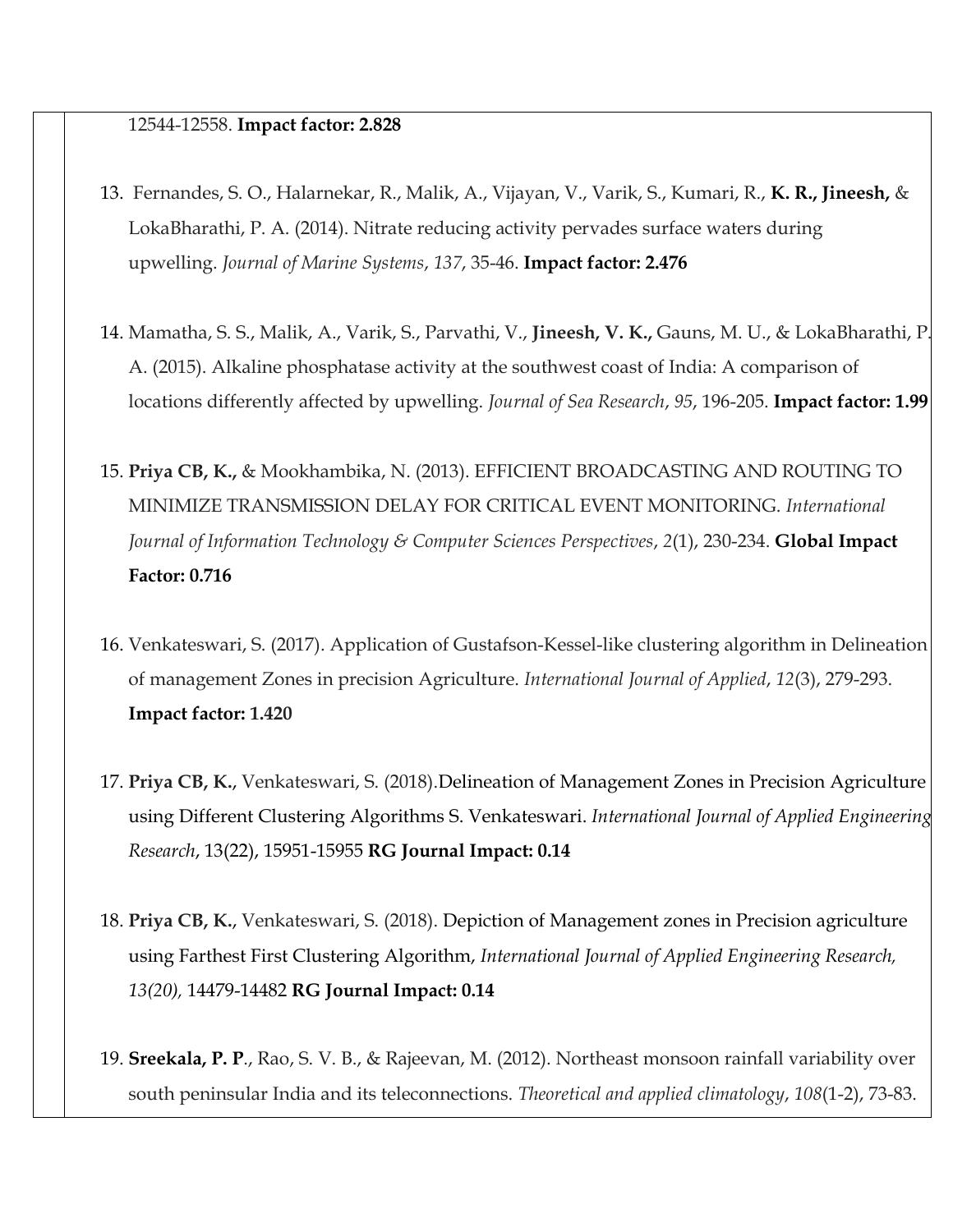#### **[Impact factor:](https://www.google.com/search?rlz=1C1CHZL_enIN764US765&q=environmental+monitoring+and+assessment+impact+factor&stick=H4sIAAAAAAAAAOPgE-LSz9U3ME7JKinO0dLIKLfST87PyUlNLsnMz9MvSC3KzE_JTE7MKbbKzC1ITC5RSAMS-UUA3bN78DgAAAA&sa=X&ved=2ahUKEwjPvPbb38zfAhVMfH0KHZIBBX8Q6BMoADAOegQIEBAS) 2.321**

- 20. Rajeevan, M., Unnikrishnan, C. K., Bhate, J., Niranjan Kumar, K., & **Sreekala, P. P**. (2012). Northeast monsoon over India: variability and prediction. *Meteorological Applications*, *19*(2), 226- 236. **[Impact factor:](https://www.google.com/search?rlz=1C1CHZL_enIN764US765&q=environmental+monitoring+and+assessment+impact+factor&stick=H4sIAAAAAAAAAOPgE-LSz9U3ME7JKinO0dLIKLfST87PyUlNLsnMz9MvSC3KzE_JTE7MKbbKzC1ITC5RSAMS-UUA3bN78DgAAAA&sa=X&ved=2ahUKEwjPvPbb38zfAhVMfH0KHZIBBX8Q6BMoADAOegQIEBAS) 2.391**
- 21. **Sreekala, P. P**., Rao, S. B., Arunachalam, M. S., & Harikiran, C. (2014). A study on the decreasing trend in tropical easterly jet stream (TEJ) and its impact on Indian summer monsoon rainfall. *Theoretical and applied climatology*, *118*(1-2), 107-114. **[Impact factor:](https://www.google.com/search?rlz=1C1CHZL_enIN764US765&q=environmental+monitoring+and+assessment+impact+factor&stick=H4sIAAAAAAAAAOPgE-LSz9U3ME7JKinO0dLIKLfST87PyUlNLsnMz9MvSC3KzE_JTE7MKbbKzC1ITC5RSAMS-UUA3bN78DgAAAA&sa=X&ved=2ahUKEwjPvPbb38zfAhVMfH0KHZIBBX8Q6BMoADAOegQIEBAS) 2.321.**
- 22. **Vipin, P**., Sarkar, K., Aparna, S. G., Shankar, D., Sarma, V. V. S. S., Gracias, D. G., & Rao, N. S. (2015). Evolution and sub-surface characteristics of a sea-surface temperature filament and front in the northeastern Arabian Sea during November–December 2012. Journal of Marine Systems, 150, 1-11. **RG Journal Impact: 3.10**
- 23. **Pragna, P**., **Archana, P. R., Aleena, J**., Sejian, V., Krishnan, G., Bagath, M., & Bhatta, R. (2017). Heat stress and dairy cow: impact on both milk yield and composition. Int J Dairy Sci, 12(1), 1-11. **RG Journal Impact: 1.83**
- 24. **Aleena, J., Pragna, P., Archana, P. R**., Sejian, V., Bagath, M., Krishnan, G., & Bhatta, R. (2016). Significance of metabolic response in livestock for adapting to heat stress challenges. *Asian J Animal Sci*, *10*(4-5), 224-234. **RG Journal Impact: 0.35**

### **2. Research papers published in peer reviewed journals with no Impact factor**

1. **Afsal, A** and Sejian, V (2018). Somatotropic Axis Associated Growth Governance in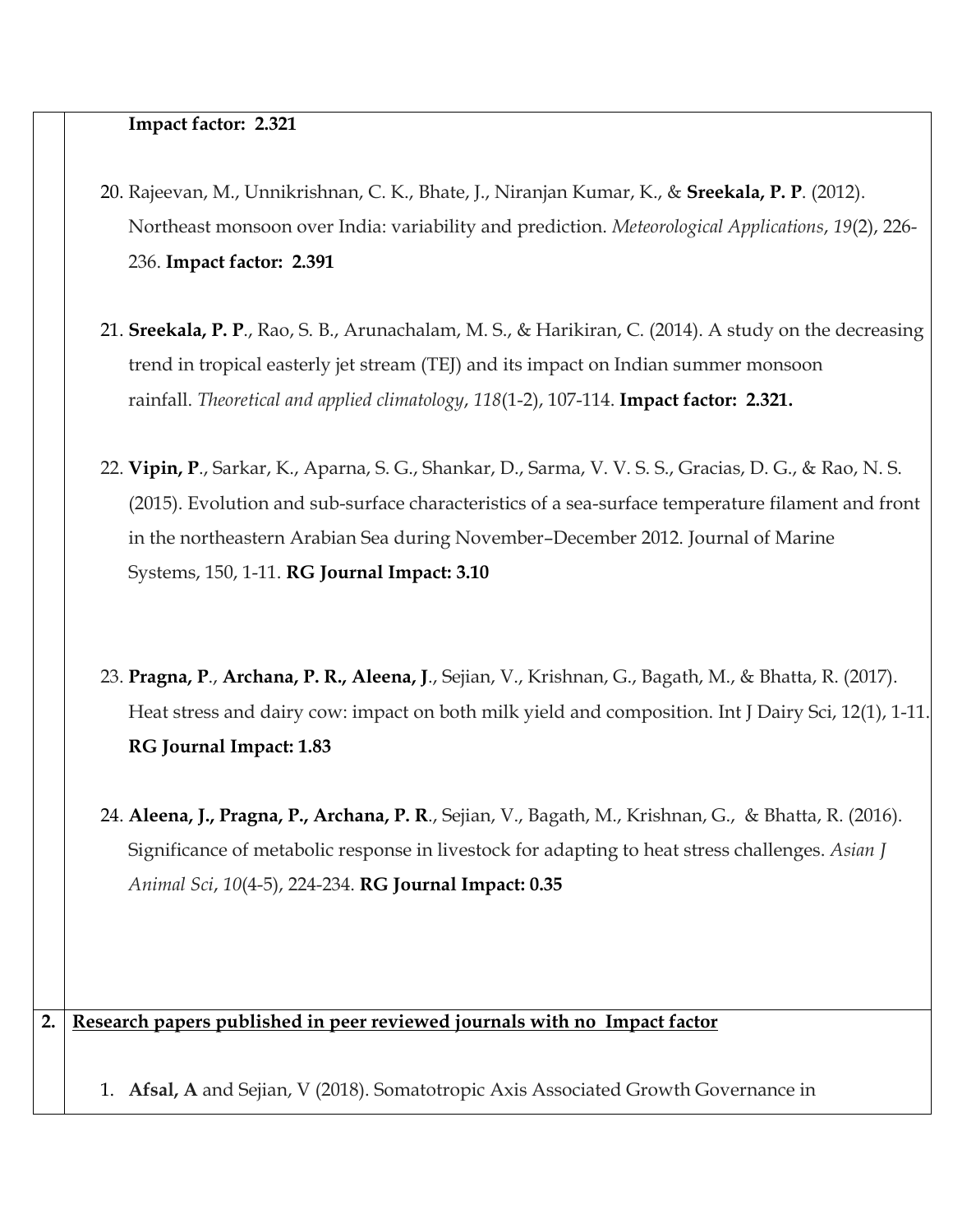Livestock. **Open Access Journal of Veterinary Science and Research**, *3(1): 000150.*

- 2. **Afsal, A,** Sejian, V, Bagath, M, Krishnan, G, Devaraj, C, Bhatta, R (2018). Heat Stress and Livestock Adaptation: Neuro-endocrine Regulation. *International Journal of Veterinary Animal Medicine***,** 1(2):108.
- 3. **Angel, S.P., Amitha, J.P., Rashamol, V.P., Vandana, G.D.,** Savitha, S.T., **Afsal, A,** Bagath, M, Krishnan, G and Sejian, V (2018). Climate Change and Cattle Production: Impact and Adaptation. **Journal of Veterinary Medicine and Research,** 5(4): 1134.
- 4. **Angel, S.P**., Bagath, M., Sejian, V (2018). Climate change and hypothalamic–pituitary–adrenal axis in livestock: what we know and what needs to be explored? Advanced Journal of Environmental Science and Technology, 5(4):245-246.
- 5. Bagath, M., Sejian, V., Krishnan, G., Vidya, M.K**., Pragna, P., Archana, P.R and Aleena, J** (2017). Nutrition and Immune System in Livestock: Mini Review. **Journal of Dairy and Veterinary Sciences,** 2(2): 555582.
- 6. **Rashamol, V.P.,** Sejian, V (2018). Climate Resilient Livestock Production: Way Forward. **Journal of Dairy and Veterinary Sciences,** 5(5): 5556673. DOI: 10.19080/JDVS.2018.05.555673.
- 7. **Rashamol, V.P.,** Sejian, V., Bagath, M., Krishnan, G., **Archana, P.R** and Bhatta, R (2018). Physiological adaptability of livestock to heat Stress: an updated review. **Journal of Animal Behaviour and Biometeorology,** 6: 62-71.
- 8. Angel SP, Amitha JP, Rashamol VP, Vandana GD, Savitha ST, et al. (2018) Climate Change and Cattle Production: Impact and Adaptation. J. Vet Med Res 5(4): 1134.
- 9. **M. NAVYA** , K.M. SUNIL , P.S. ABIDA , V. THULASI AND E.K. KURIEN*,(2017)* Screening of High Temperature Stress Tolerance in Popular Rice Varieties of Kerala Using DSSAT Model. *Trends in Biosciences 10(31),* 6608-6610.
- 10. Gopika, S., Lekshmi Mudra, B., Chaidanya, K. and Varsha, K.M. (2014) Rainfall variability and rice productivity over kerala. *Journal of Aquatic Biology and Fisheries.*2,162-164.
- 11. Sejian, V., Krishnan, G and **Amitha, J.P** (2018). Thermal Indices and Heat stress Assessment in Livestock: Way Forward. **Biomedical Journal of Science and Technology Research**,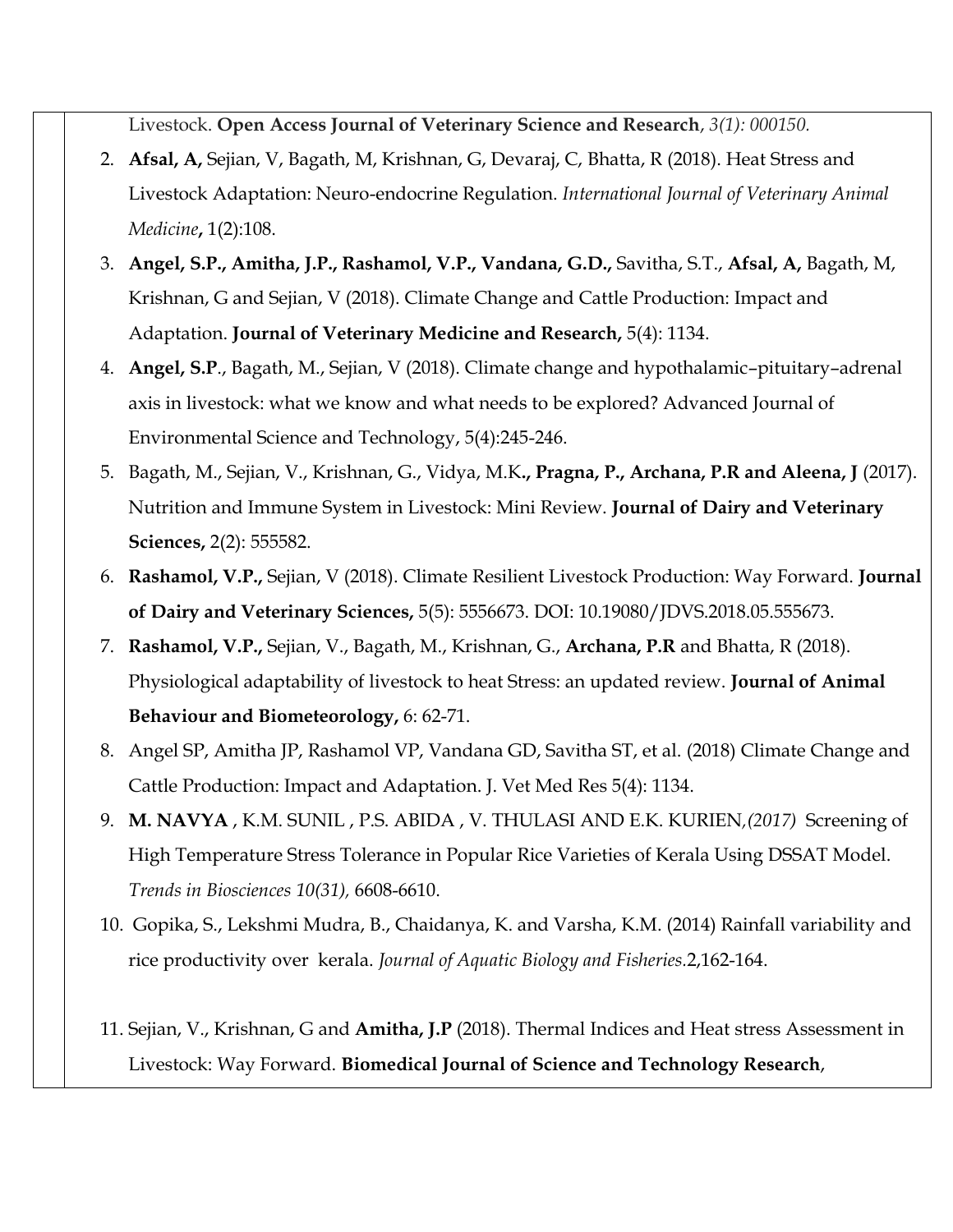BJSTR.MS.ID.000839. DOI: 10.26717/BJSTR.2018.03.000839.

- 12. **Vandana, G.D** and Sejian, V (2018). Towards identifying climate resilient poultry birds. **Journal of Dairy, Veterinary and Animal Research,** 7(3): 84-85.
- 13. **Sushna K** and B Ajithkumar (2017). Influence of weather parameters on growth of black pepper. **CONTEMPORARY RESEARCH IN INDIA,** 7(2): 165-173.

# **3. Papers presented in National and international conferences**

# **Conference Abstracts**

- 1. **Pragna, P.,** Sejian, V., Bagath, M., Krishnan, G., Beena, V., Indira Devi, P and Bhatta, R (2017). Effect of summer heat stress on the rumen fermentation profile of native Osmanabadi goats. In: XXVI Annual conference of SAPI and national symposium on Physiological Innovations to Forecast the Impact of Climate Change and to Evolve Strategies for Sustainable Livestock Production held at Veterinary College, KVAFSU, Nandinagar, Bidar, Karnataka, India between 21 -22 December 2017, pp 47.
- 2. **Aleena, J.,** Sejian, V., Bagath, M., Krishnan, G., Beena, V and Bhatta, R (2017). Assessment of thermotolerant ability of Malabari goats based on endocrine profile and PBMC HSP70 expression during heat stress challenges. In: XXVI Annual conference of SAPI and national symposium on Physiological Innovations to Forecast the Impact of Climate Change and to Evolve Strategies for Sustainable Livestock Production held at Veterinary College, KVAFSU, Nandinagar, Bidar, Karnataka, India between 21 -22 December 2017, pp 67.
- 3. **Archana, P.R.,** Sejian, V., Krishnan, G., Bagath, M., Ruban, W., Manjunathareddy, G.B., Beena, V and Bhatta, R (2017). Heat stress and goat meat production: impact on plasma leptin profile and skeletal muscle hsp70 expression pattern in Salem black. In: XXVI Annual conference of SAPI and national symposium on Physiological Innovations to Forecast the Impact of Climate Change and to Evolve Strategies for Sustainable Livestock Production held at Veterinary College, KVAFSU, Nandinagar, Bidar, Karnataka, India between 21 -22 December 2017, pp 68.
- 4. **Aleena, J.,** Sejian, V., Bagath, M., Krishnan, G., Veeranna, R.K., Manjunathareddy, G.B., Beena,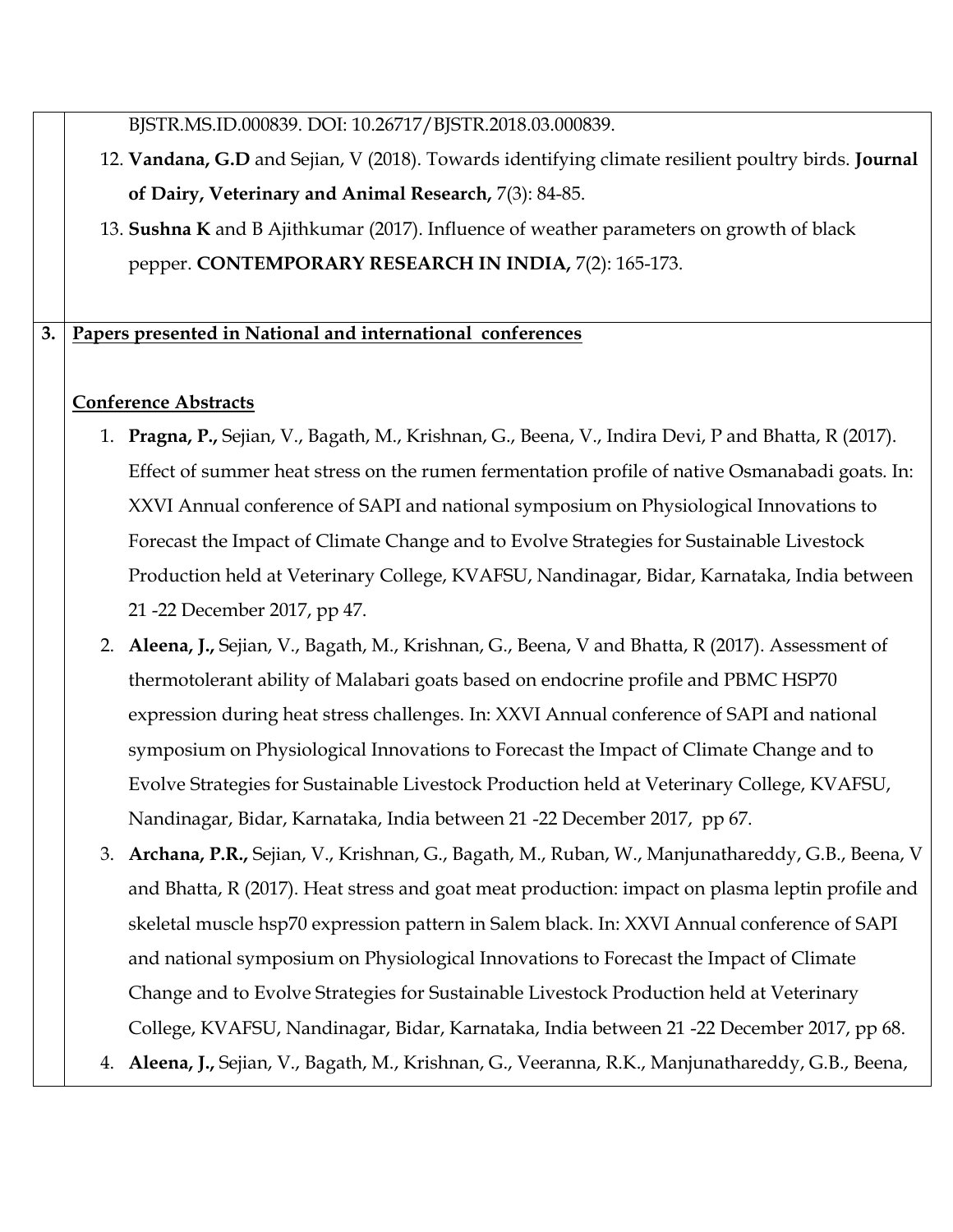V and Bhatta, R (2017). Superior adaptive capability of indigenous Salem black goats to summer heats stress based on endocrine variables and relative PBMC HSP70 gene expression. In: XXVI Annual conference of SAPI and national symposium on Physiological Innovations to Forecast the Impact of Climate Change and to Evolve Strategies for Sustainable Livestock Production held at Veterinary College, KVAFSU, Nandinagar, Bidar, Karnataka, India between 21 -22 December 2017, pp 146.

- 5. **Aleena, J.,** Sejian, V., Bagath, M., Krishnan, G., Manjunathareddy, G.B., Beena, V and Bhatta, R (2017). Effect of summer season related heat stress on blood biochemical profile in Osmanabadi goat. In: XXVI Annual conference of SAPI and national symposium on Physiological Innovations to Forecast the Impact of Climate Change and to Evolve Strategies for Sustainable Livestock Production held at Veterinary College, KVAFSU, Nandinagar, Bidar, Karnataka, India between 21 -22 December 2017, pp, 147.
- 6. **Archana, P.R.,** Sejian, V., Ruban., W., Krishnan, G., Bagath, M., Manjunathareddy, G.B., Beena, V and Bhatta, R (2017). Carcass characteristics and bodyweight changes in Osmanabadi goats subjected to summer season induced heat stress. In: XXVI Annual conference of SAPI and national symposium on Physiological Innovations to Forecast the Impact of Climate Change and to Evolve Strategies for Sustainable Livestock Production held at Veterinary College, KVAFSU, Nandinagar, Bidar, Karnataka, India between 21 -22 December 2017, pp 148.
- 7. **Archana, P.R.,** Sejian, V., Bagath, M., Krishnan, G., Ruban, W., Manjunathareddy, G.B., Beena, V and Bhatta, R (2017). Imapct of heat stress on the meat quality as evidenced by the changes in the physico-chemical attributes, proximate composition and organoleptic attributes in Malabari goat. In: XXVI Annual conference of SAPI and national symposium on Physiological Innovations to Forecast the Impact of Climate Change and to Evolve Strategies for Sustainable Livestock Production held at Veterinary College, KVAFSU, Nandinagar, Bidar, Karnataka, India between 21 -22 December 2017, pp 148.
- 8. **Pragna, P.,** Sejian, V., Krishnan, G., Bagath, M., Soren, N.M., Beena, V and Bhatta, R (2017). Growth Performance as Affected by Heat Stress in Salem Black Goats. In: XXVI Annual conference of SAPI and national symposium on Physiological Innovations to Forecast the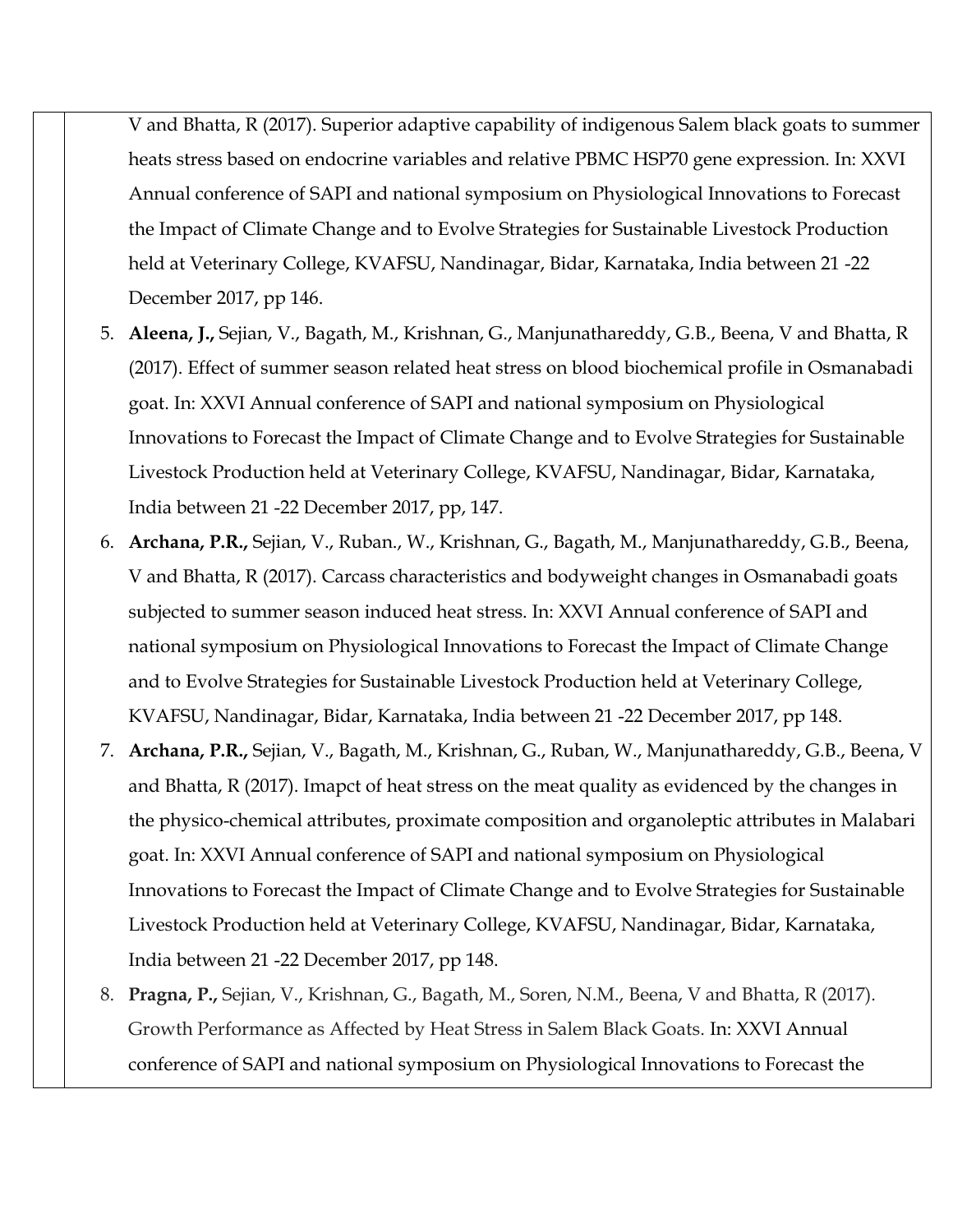Impact of Climate Change and to Evolve Strategies for Sustainable Livestock Production held at Veterinary College, KVAFSU, Nandinagar, Bidar, Karnataka, India between 21 -22 December 2017, pp 149.

- 9. **Pragna, P.,** Sejian, V., Bagath, M., Krishnan, G., Beena, V and Bhatta, R (2017). Growth efficiency as indicated by endocrine responses in three indigenous (Osmanabadi, Malabari, Salem black) goat breeds exposed to summer heat stress. In: XXVI Annual conference of SAPI and national symposium on Physiological Innovations to Forecast the Impact of Climate Change and to Evolve Strategies for Sustainable Livestock Production held at Veterinary College, KVAFSU, Nandinagar, Bidar, Karnataka, India between 21 -22 December 2017, pp 150.
- 10. **Aleena, J.,** Sejian, V., Bagath, M., Krishnan, G., Manjunathareddy, G.B., Beena, V., Indira Devi, P and Bhatta, R (2017). Assessing the physiological adaptability of Malabari goats when shifted from its native track to different agro-ecological zone In: National Seminar on Food Adequacy and Climate Change: Strategies for Sustainable Food Production held at Thrissur, Kerala, India between 3-14 November 2017, pp 603
- 11. **Aleena, J**., Sejian, V., Bagath, M., Krishnan, G., Veeranna, R.K., Beena, V., Indira Devi, P and Bhatta, R (2017). Assessment of adaptive capability of indigenous Malabari goats to heat stress based on changes in blood biochemical response. In: Kerala Veterinary Science Congress 2017" held at Nedumbassery, Cochin, Kerala on 11 th and 12 th November 2017, pp 118.
- 12. **Pragna, P**., Sejian, V., Bagath, M., Krishnan, G., Manjunathareddy G.B., Beena, V., Indira Devi, P and Bhatta. R (2017) Impact of summer heat stress on the growth performance of Malabari goats. In National *seminar on Food Adequacy and Climate Change: Strategies for Sustainable Food Production* organized by Association of Meat Scientists & Technologists and Kerala Veterinary & Animal sciences University held at Thrissur, Kerala on 3ndand 4th November 2017, pp 594.
- 13. **Pragna, P**., Sejian, V., Bagath, M., Beena, P., Indira Devi, P and Bhatta. R (2017) Impact of summer heat stress on the rumen fermentation profile of Osmanabadi goats. In: 9th Kerala Veterinary Science Congress organized by Indian Veterinary Association, Kerala held at Nedumbassery, Cochin on 11th and 12th November 2017, pp 250.
- 14. **Archana, P.R**., Sejian, V., Krishnan, G., Bagath, M., Ruban, W., Manjunathareddy, G.B., Beena,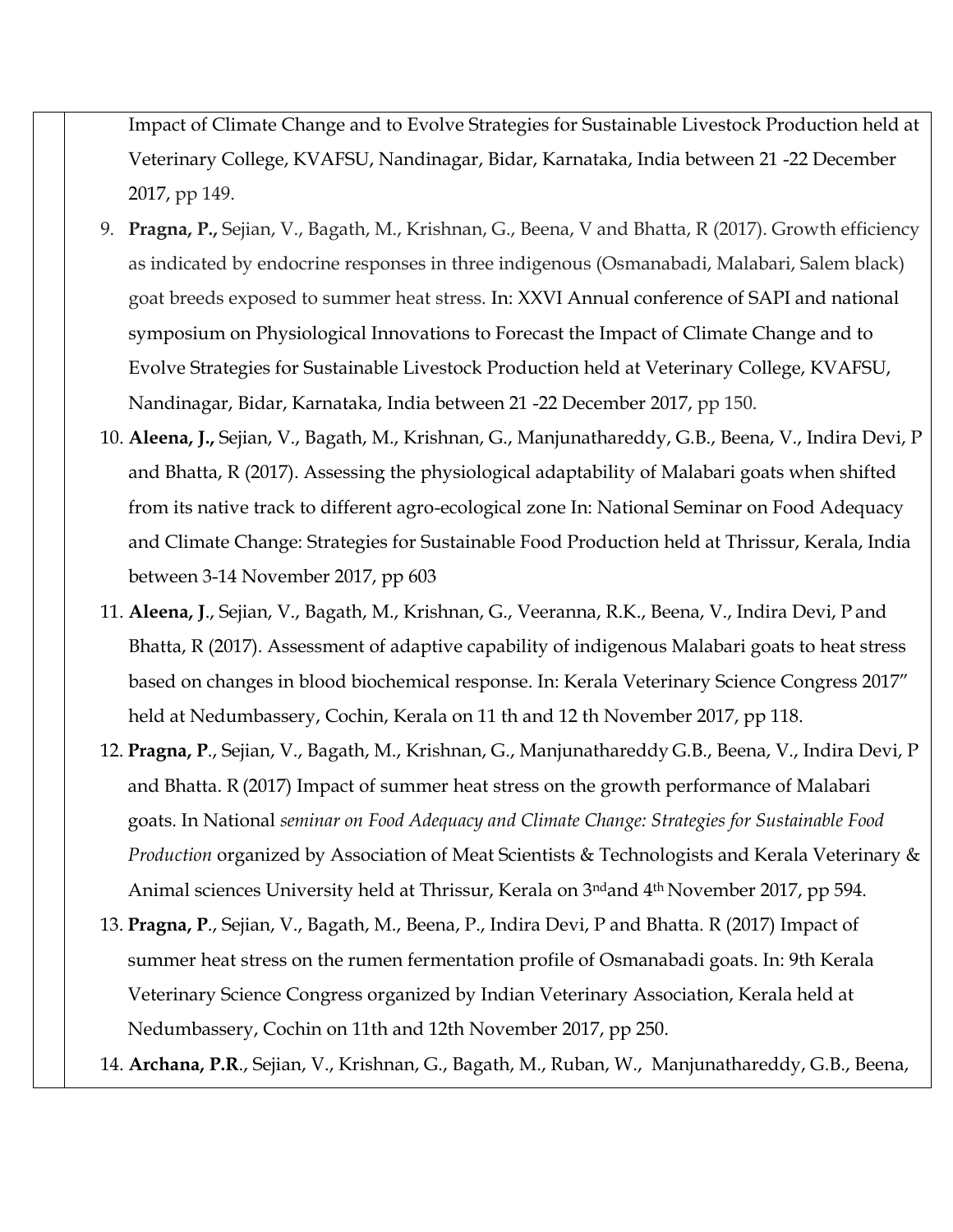V., Indira Devi, P and Bhatta, R (2017). Impact of heat stress on carcass traits, plasma leptin profile and skeletal muscle HSP70 gene expression pattern in Malabari goats. In: 9th Kerala Veterinary Science Congress (KVSC 2017) on "Basic Veterinary and Allied Sciences" organised by Indian Veterinary Association, Kerala at Nedumbassery, Cochin on 11th and 12th November 2017, pp 119.

- 15. **Archana, P.R.**, Sejian, V., Ruban, W., Bagath, M., Krishnan, G., Manjunathareddy, G.B., Beena, V., Indira Devi, P and Bhatta, R (2017). Impact of heat stress on meat quality as evidenced by changes in physico-chemical properties, proximate composition and organoleptic attributes in Malabari goats. In: National *seminar on Food Adequacy & Climate Change: Strategies for Sustainable Food Production* organized by Association of Meat Scientists & Technologists and Kerala Veterinary & Animal Sciences University held at Thrissur, Kerala on 3rd and 4th November 2017.
- 16. **Archana, P.R.,** Sejian, V., Bagath, M., Krishnan, G., Ruban, W., Beena, V., Indira Devi, P and Bhatta, R (2017). Effect of Heat Stress on meat quality characteristics, proximate composition, sensory attributes, plasma leptin profile and skeletal muscle HSP70 and myostatin gene expression in Osmanabadi Goats. In: National *seminar on Food Adequacy & Climate Change: Strategies for Sustainable Food Production* organized by Association of Meat Scientists & Technologists and Kerala Veterinary & Animal Sciences University held at Thrissur, Kerala on 3rd and 4th November 2017.
- 17. **Rashamol, V.P., Archana, P.R.,** Sejian, V., Krishnan, G., Bagath, M. Beena, P., Indira Devi, P and Bhatta. R (2017) Heat stress: Unprecedented Challenge for Meat Production. In: National *seminar on Food Adequacy & Climate Change: Strategies for Sustainable Food Production* organized by Association of Meat Scientists & Technologists and Kerala Veterinary & Animal Sciences University held at Thrissur, Kerala on 3rd and 4th November 2017, pp 401.
- 18. **Vandana, G.D**., Sejian, V., Bagath, M., Krishnan, G., Beena, V., Indira Devi, P and Bhatta, R (2017). Heat Stress Impact on Goat Production In: National Seminar on Food Adequacy and Climate Change: Strategies for Sustainable Food Production held at Thrissur, Kerala, India between 3-14 November 2017, pp 593.

19. **Vandana, G.D**., Sejian, V., Bagath, M., Krishnan, G., Beena, V., Indira Devi, P and Bhatta, R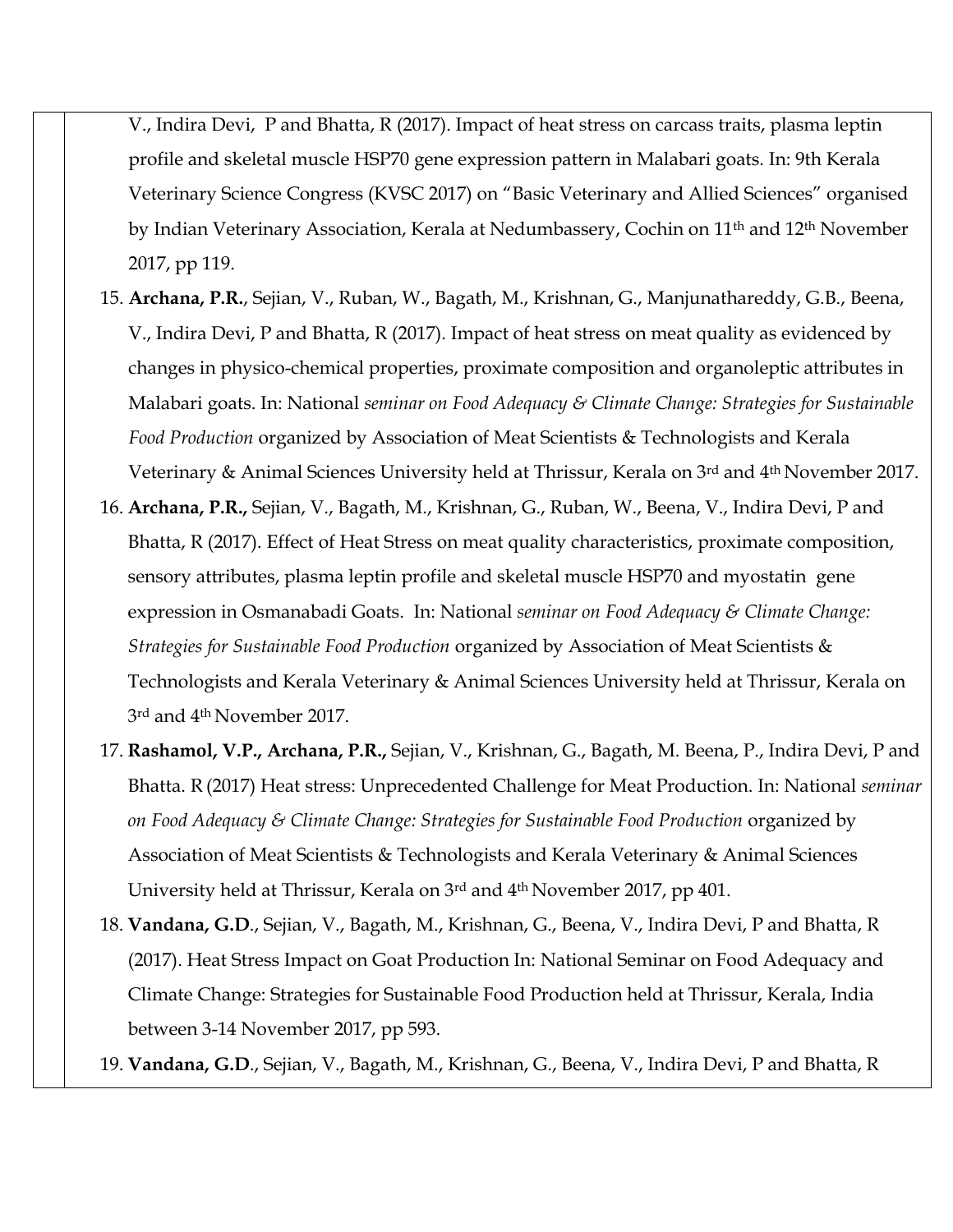(2017). Amelioration Strategies to Sustain Poultry Production in the Changing Climate Scenario In: Kerala Veterinary Science Congress 2017" held at Nedumbassery, Cochin, Kerala on 11th and 12th November 2017, pp 333.

- 20. **Rashamol, V.P**., Sejian, V., Krishnan, G., Bagath, M. Beena, P., Indira Devi, P and Bhatta, R (2017) Significance of Climate Change Modelling in Livestock Farms. In National *seminar on "Food Adequacy & Climate Change: Strategies for Sustainable Food Production"* organized by Association of Meat Scientists & Technologists and Kerala Veterinary & Animal Sciences University held at Thrissur, Kerala on 3rd and 4th November 2017, pp 592.
- 21. **Rashamol, V.P**., Sejian, V., Krishnan, G., Bagath, M. Beena, P., Indira Devi, P and Bhatta, R (2017) Physiological Adaptability of Livestock to Heat Stress Challenges. In: 9<sup>th</sup> Kerala Veterinary Science Congress organized by Indian Veterinary Association, Kerala held at Cochin, Kerala on 11th and 12th November 2017, pp 332.
- 22. **Angel, S.P**., Sejian, V., Bagath, M., Krishnan, G., Indira Devi, P and Bhatta, R (2017). Endocrine Responses of Goat to Heat Stress Challenges. In: National Seminar on Food Adequacy and Climate Change: Strategies for Sustainable Food Production held at Thrissur, Kerala, India between 3-14 November 2017, pp 587.
- 23. **Angel, S.P**., Sejian, V., Bagath, M., Krishnan, G., Indira Devi, P and Bhatta, R (2017). Thermo-Tolerant Genes in Livestock. In: Kerala Veterinary Science Congress 2017" held at Nedumbassery, Cochin, Kerala on 11th and 12th November 2017, pp 180.
- 24. **Amitha, J.P**., Sejian, V., Krishnan, G., Bagath, M., Indira Devi, P and Bhatta, R (2017) Mitigation of the Heat Stress Impact in Livestock Reproduction. In: National *seminar on Food Adequacy & Climate Change: Strategies for Sustainable Food Production* organized by Association of Meat Scientists & Technologists and Kerala Veterinary & Animal sciences University at Thrissur, Kerala, on 3nd and 4th November 2017, pp 602
- 25. **Amitha, J. P**., Sejian, V., Krishnan, G., Bagath, M., Indira Devi, P and Bhatta, R (2017) Body Condition Scoring: A Simple Tool to Optimize Livestock Production. In: 9<sup>th</sup> Kerala Veterinary Science Congress organized by Indian Veterinary Association at, Cochin Kerala on 11<sup>th</sup> and 12<sup>th</sup> November 2017, pp 131.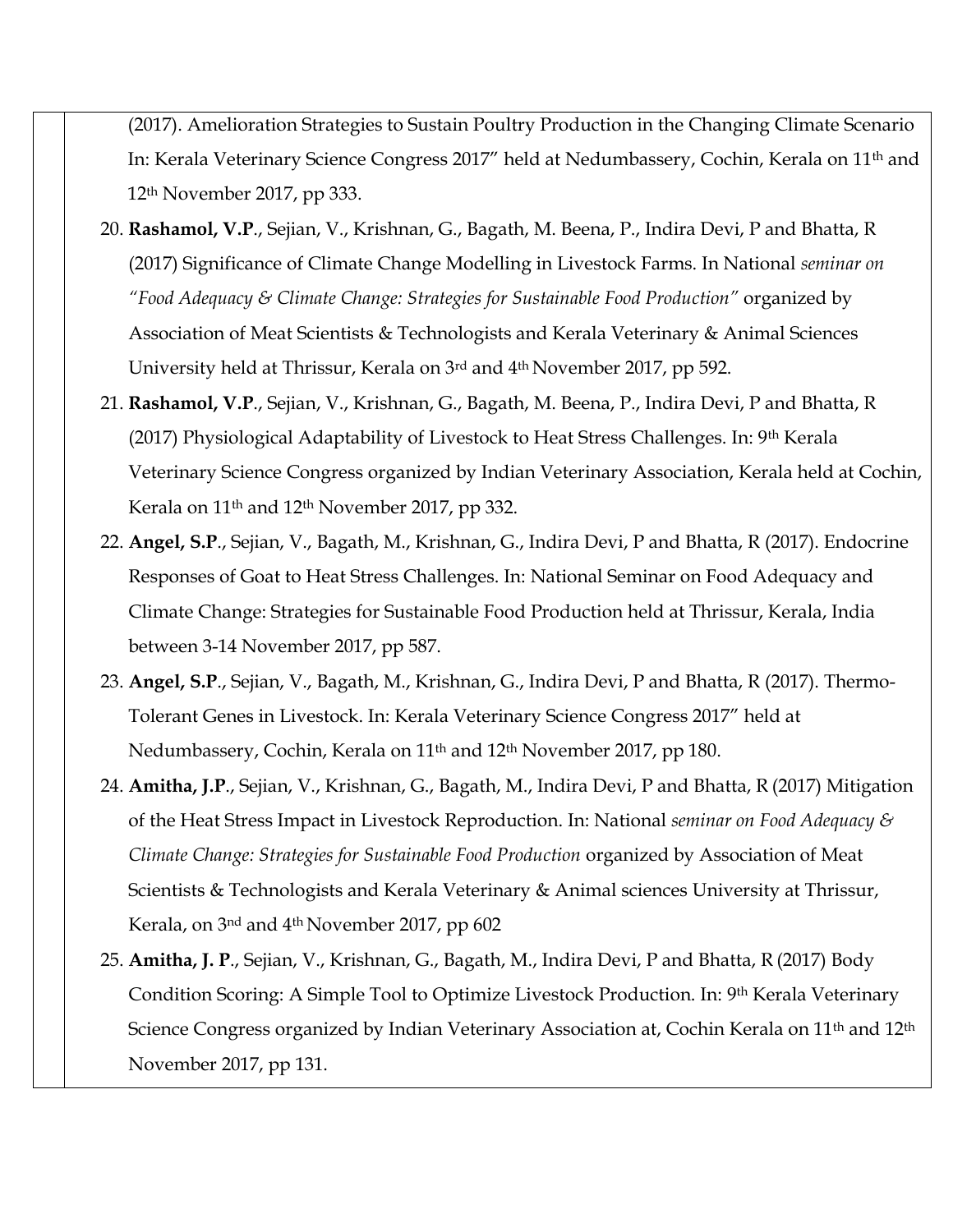- 26. **Afsal, A**., Sejian, V., Bagath, M., Krishnan, G., Beena, V., Bhatta, R and Indira Devi, P (2017). Impact of heat stress on growth performance in goats. In: National conference for food adequacy and climate change: strategies for sustainable food production held at Thrissur between 3-4 November, pp 586.
- 27. **Afsal, A**., Sejian, V., Bagath, M., Krishnan, G., Beena, V., Bhatta, R and Indira Devi, P (2017). Heat Stress and Livestock adaptation: Neuro-Endocrine Regulation. In: 9th kerala veterinary science congress organized by indian veterinary association held at nedumbassery between 11- 12 November, pp 164.
- 28. **Pragna, P**., Sejian, V., Bagath, M., Krishnan, G, Veeranna, R.K., Beena, V., Indira Devi, P and Bhatta, R (2017). Comparative Assessment of Growth Performance in Three Indigenous Goat Breeds during Heat Stress based on PBMC IGF-1 mRNA Expression Pattern. In: National Conference on Emerging trends in Environmental Biotechnology Approach to Conserve Biodiversity held at Garden City University, Bangalore, Karnataka, India between 21-22 September 2017, OP-8.
- 29. **Aleena, J**., Sejian, V., Bagath, M., Krishnan, G, Veeranna, R.K., Beena, V., Indira Devi, P and Bhatta, R (2017). Impact of Heat Stress on Endocrine Profile and PBMC HSP70 Expression in Osmanabadi Goats. In: National Conference on Emerging trends in Environmental Biotechnology Approach to Conserve Biodiversity held at Garden City University, Bangalore, Karnataka, India between 21-22 September 2017, OP-6.
- 30. **Archana, P.R**., Sejian, V., Bagath, M., Krishnan, G, Ruban, W., Manjunathareddy, G.B., Beena, V., Devi, P.I and Bhatta, R (2017). Impact of Heat Stress on the Meat Quality as Evidenced by the Expression patterns of Skeletal Muscle Myostatin Gene in three different Indigenous Goat Breeds. In: National Conference on Emerging trends in Environmental Biotechnology Approach to Conserve Biodiversity held at Garden City University, Bangalore, Karnataka, India between 21-22 September 2017, OP-7.
- 31. Unnikrishnan, T., **Gopakumar, C.S.,** Rao, GSLHVP and Anilkumar, P. 2018. Wind speed analysis across Thrissur, Central region of Kerala. Presented in the National Seminar on Recent Trends in Climate Change and Carbon Research. Organized by the Department of botany,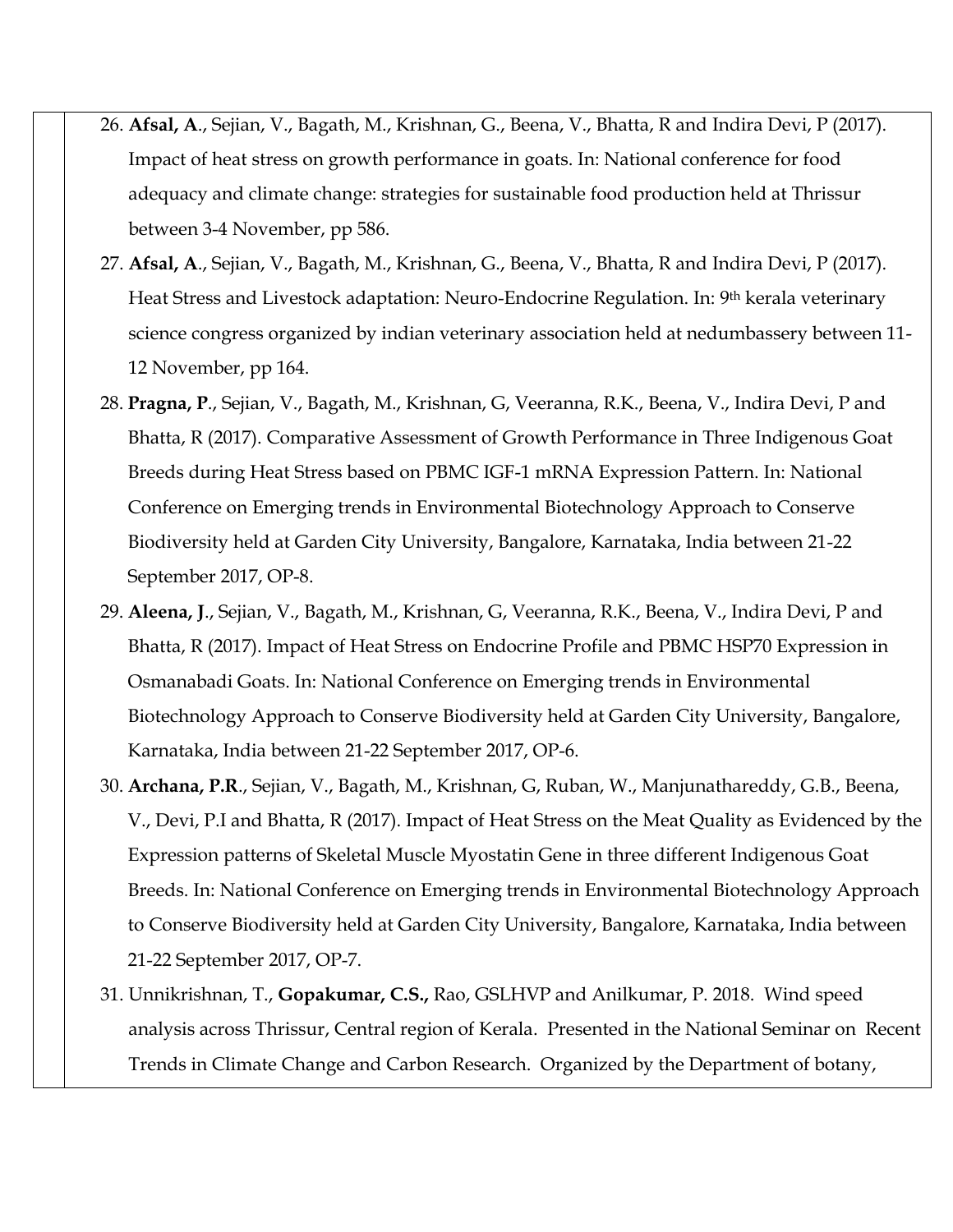University of Calicut during 26-28, February 2018.

- 32. **Gopakumar, C.S** and Rao, GSLHVP 2018. Climate change over Kerala. . Presented in the National Seminar on Recent Trends in Climate Change and Carbon Research. Organized by the Department of botany, University of Calicut during 26-28, February 2018.
- 33. T.Unnikrishnan, Rao, GSLHVP and **Gopakumar, C.S**. 2018. Coconut projections over Kerala in future climate. Presented in the National Seminar on Recent Trends in Climate Change and Carbon Research. Organized by the Department of botany, University of Calicut during 26-28, February 2018.

#### **Book Chapters**

- 1. Sejian, V., Bagath, M., Krishnan, G., Vaswani, S., **Archana, P.R., Pragna, P.,** Maurya, V.P and Bhatta, R (2017). Impact of Adverse Environmental Stress on Productive and Reproductive Performance in Osmanabadi Goats. In: Simões J., Gutiérrez C. (eds) Sustainable goat production under mountain, Semi-arid and Arid Agro-ecosystems. Volume I- Health, Welfare, Reproduction and Conservation, **Springer International Publisher,** Cham, Switzerland, pp 9- 27.
- 2. Sejian, V., Krishnan, G., Bagath, M., Vaswani, S., Vidya, M.K., **Aleena, J.,** Maurya, V.P and Bhatta, R (2017). Adaptation strategies to sustain Osmanabadi goat production in a changing climate scenario. In: Simões J., Gutiérrez C. (eds) Sustainable goat production under mountain, Semi-arid and Arid Agro-ecosystems. Volume II-Local Goat Breeds and their Production Systems, Volume II, **Springer International Publisher**, Cham, Switzerland, pp 407-428.
- 3. Krishnan, G., Bagath, M., **Pragna, P**., Vidya, M.K., **Aleena, J., Archana, P.R.,** Sejian, V and Bhatta, R (2017). **Mitigation of the Heat Stress Impact in Livestock Reproduction. In: Theriogenology. Carreira, R.P (Ed),** ISBN 978-953-51-3477-0**, InTech International Publisher,** Rijeka, Croatia pp 64-86.
- 4. Sejian, V., Hyder, I., Maurya, V.P., Bagath, M., Krishnan, G., **Aleena, J., Archana, P.R.,** Lees, A.M., Kumar, D., Bhatta, R., Naqvi, S.M.K (2017). Adaptive mechanisms of sheep to climate